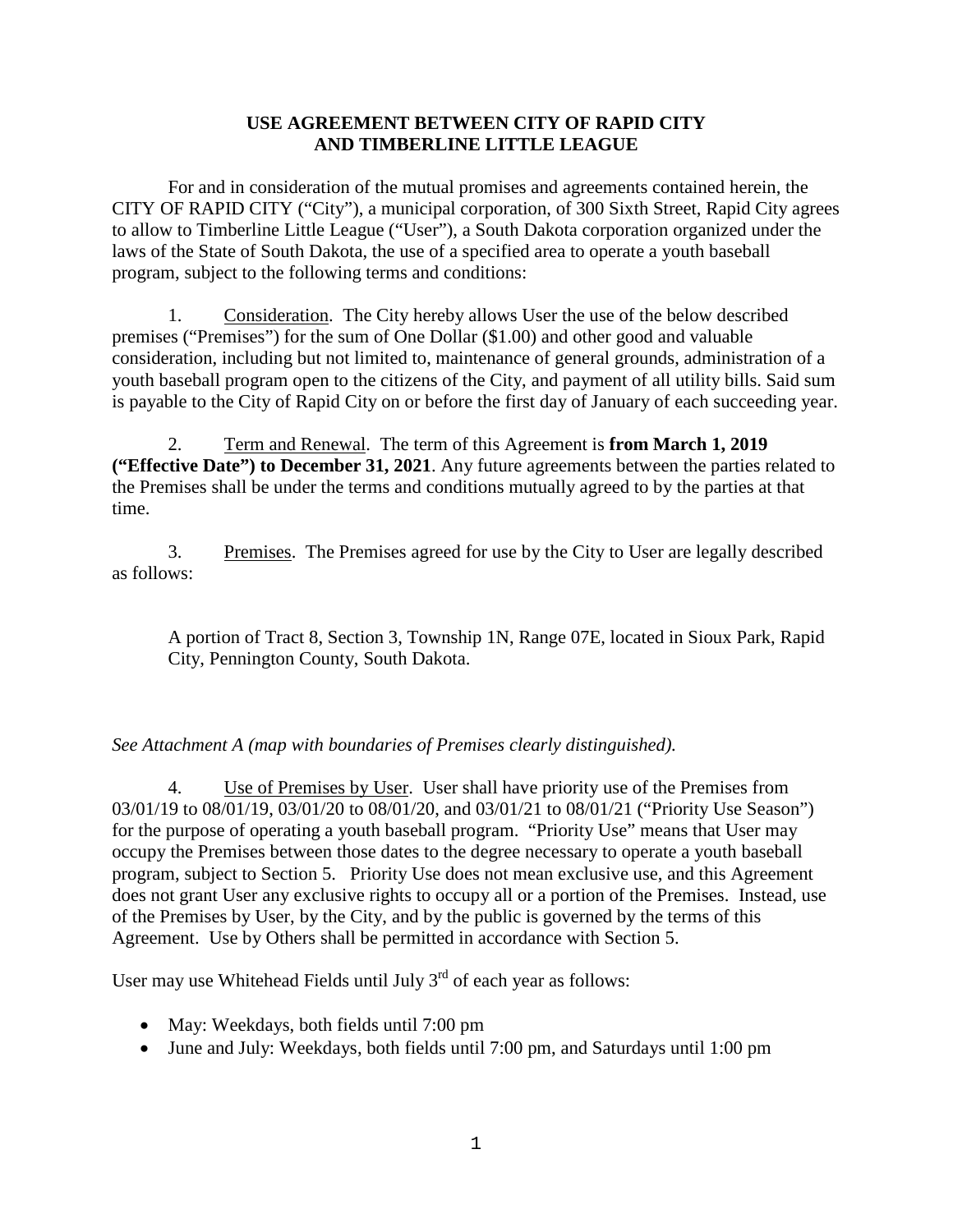Use of Premises by User outside of the Priority Use Season shall be scheduled in advance with the Parks and Recreation Department.

5. Use of Premises by Others. The parties understand and acknowledge that all of the Premises are designated for outdoor public recreation through the Land and Water Conservation Fund (LWCF). Therefore, the parties agree that during the off-season, the Premises shall be available for use by the public. The off-season is defined as any time other than the Priority Use season described in Section 4. During the off-season, the Premises shall not be locked, barricaded, or otherwise made inaccessible to the public, except during times when the park is closed in accordance with City ordinance. Scheduling for this field shall be made through the Parks and Recreation Department. User may reserve the Premises during the off-season for its use on a limited basis, only when it is necessary for a special event, tournament, or similar situation, and the Department may decline to reserve the Premises for User.

During the Priority Use Season, User shall allow other persons or organizations to use the Premises if the Premises are not in bona fide use by the User, and User may require that such use by others shall be consistent with the normal usage of said Premises. This use is in addition to any assignment of the Premises, which is addressed in Section 14.

6. Surrender of Premises. User agrees to surrender the Premises, or a part thereof, in the event it is necessary for expansion or utilization of public park facilities or for any other purpose which the City believes is necessary or important and the City makes such written demand. If such a written demand is made, then User understands that this Agreement shall be terminated and such termination shall not be considered a breach by the City or User of the terms of this Agreement. User further agrees to abandon the Premises, or a part thereof, in the event such a demand is made by the United States government or the State of South Dakota, or if User or the City is ordered to do so by an order of any Court. If such a demand or order is made, then User understands that this Agreement shall be terminated and such termination shall not be considered a breach by the City or User of the terms of this Agreement.

7. Use by the City. User agrees that the City may use the Premises when the same is not required for use by User, and such use by the City shall be consistent with the normal usage of the Premises. For purposes of this Section, City use shall mean organized activities conducted by or sponsored by the City. If the City uses the Premises under this Section, it agrees to leave the Premises in substantially the same condition, reasonable wear and tear excepted.

8. Contacts. Anything required by the Agreement to be delivered to User in writing shall be delivered to the following contact for Rushmore Little League:

\_\_\_\_\_\_\_\_\_\_\_\_\_\_\_\_\_\_\_\_\_\_\_\_\_\_\_\_\_\_\_\_\_\_\_\_\_\_\_\_\_\_\_\_\_\_\_\_\_\_\_\_\_\_\_\_\_\_\_\_\_\_\_\_\_\_\_\_\_\_\_\_\_\_\_\_\_\_ \_\_\_\_\_\_\_\_\_\_\_\_\_\_\_\_\_\_\_\_\_\_\_\_\_\_\_\_\_\_\_\_\_\_\_\_\_\_\_\_\_\_\_\_\_\_\_\_\_\_\_\_\_\_\_\_\_\_\_\_\_\_\_\_\_\_\_\_\_\_\_\_\_\_\_\_\_\_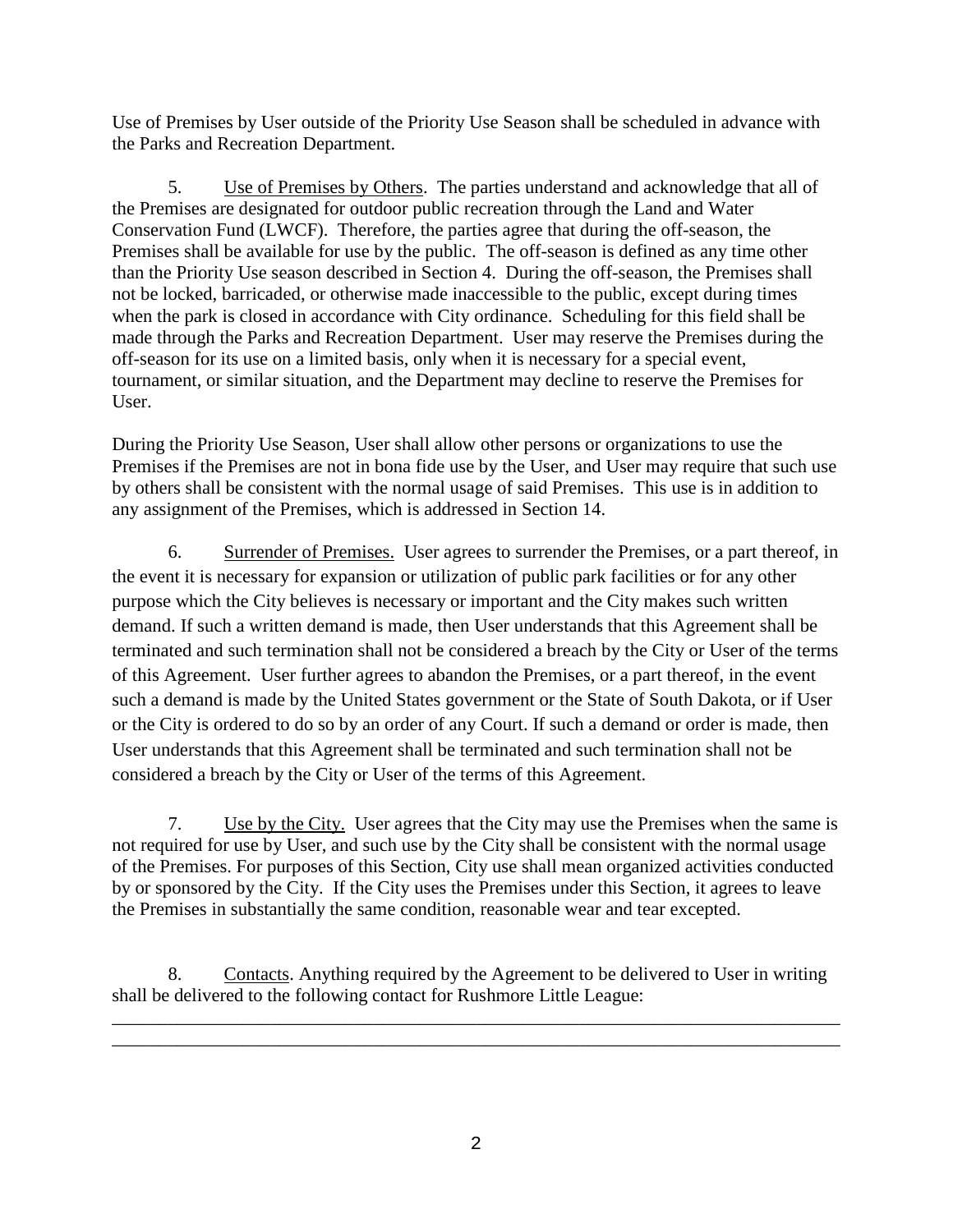User has a continuing obligation to ensure that the Rapid City Director of Parks and Recreation ("Director") has accurate contact information for User and to notify the Director of any changes to the contact information herein.

Unless otherwise specified in this Agreement, the contact for the City will be: Director of Parks and Recreation, 515 West Boulevard, Rapid City, SD 57701, (605) 394-4175.

#### 9. Maintenance.

## 9. A. User Responsibilities.

i. Property Damage. User agrees to maintain said Premises under the authority of the Director of Parks and Recreation or his/her designee. User agrees to repair or replace any property on the Premises damaged, either willfully or accidentally, by its agents, members, or invitees. User is entitled to recover costs for damages or to require repairs for damages or improper maintenance that occurs while the Premises is used and controlled by others, including those enumerated in Sections 6 and 7 of this Agreement.

ii. Trash and Recycling. User agrees to be responsible for policing the Premises and picking up and making ready for City collection of all trash, recyclables, debris, and waste material of every, resulting from its use of the Premises by itself or any spectators in attendance at the Premises. User also agrees to place all collected trash, recyclables, debris, and waste in a designated location for removal by the City. User agrees that it will not place yard waste or building materials in City trash receptacles. User agrees to promote and encourage recycling throughout the Premises.

To avoid the public's misuse of trash and recycling receptacles during the offseason, User agrees to move all trash and recycling receptacles to an area of the Premises that is inaccessible to the public, as approved by the Parks and Recreation Department, within fourteen days of the end of the season.

iii. Game Days. User is responsible for its own preparation of the playing fields prior to all scheduled game days.

iv. Grass and Weeds. User shall mow any grass areas within the Premises on a substantially weekly basis. User shall control weeds and grass inside and outside of fence lines through string trimming or chemical vegetation control methods. This obligation includes the backstop fence, foul fence lines, and the outfield fence. If the Premises include other exterior fences around a portion or all of the Premises, User shall control grass/weeds in such fence lines and five feet outside of the fence. The obligations in this Section do not apply if the City is maintaining the Premises pursuant to Section 9.A.i.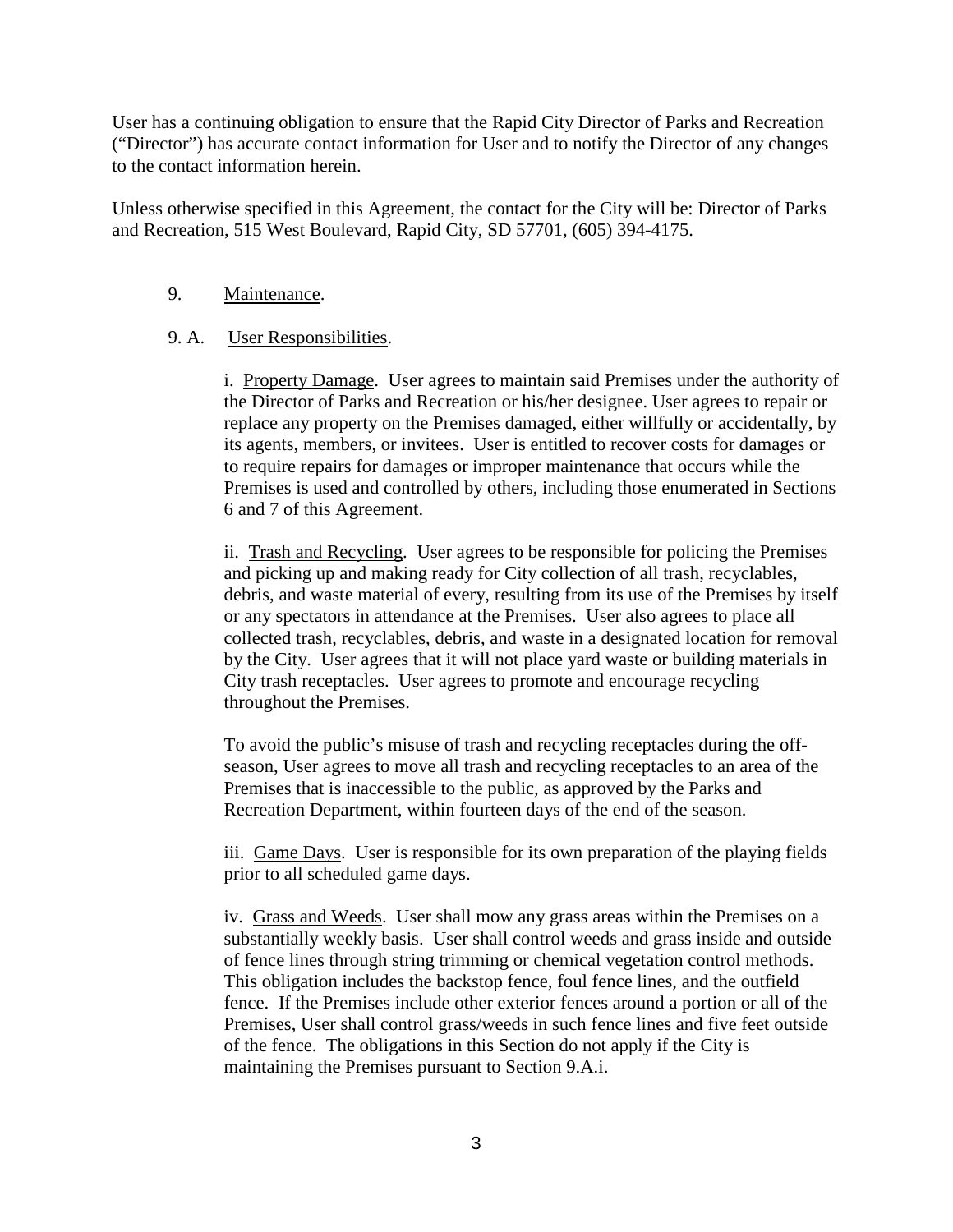If User fails to mow the grass or control weeds and grass within the fence lines as required by this Section, the Parks Division Manager may mow the areas and charge User at the rate of One Hundred and Twenty-Five Dollars (\$125.00) per hour for each person and machine used, provided that the Parks Division Manager: (1) determines the need for mowing; (2) gives User three (3) days' notice of his/her intent to do so if User fails to mow; and (3) determines he/she has the available manpower and equipment to perform the mowing. Should the Parks Division Manager not have the available personnel and equipment, he/she can arrange for a private contractor to mow at the expense of User.

v. Notification to City. User agrees to promptly notify in the City in writing if it observes any needed maintenance to sidewalks, parking areas, trees or other items that the City is obligated to maintain under Section 9.B or any items other than those which the User is obligated to maintain. User may provide the written notification by e-mail to the Parks Division Manager. At the time of this Agreement, the email addresses for the Parks Division Manager is [scott.anderson@rcgov.org.](mailto:scott.anderson@rcgov.org)

vi. Irrigation System. User is responsible for the day to day operation, adjustment, maintenance and replacement of the sprinkler heads on the automatic irrigation system. User shall run water through each zone on the system and visually inspect each sprinkler head at least twice a month to ensure proper operation of sprinkler heads. User shall replace sprinkler heads with heads of the same make and type, unless a different sprinkler head is approved by the Parks Division Manager or his/her designee. User is responsible for maintenance and repair of all lateral irrigation piping.

In lieu of User being charged for water usage for irrigation of the Premises, each irrigation system shall be connected to the City's central control irrigation system. Connection to the central control irrigation system will be performed by the Rapid City Parks Maintenance Division. All maintenance and changes to a specific watering program shall be performed by the Parks and Recreation Department maintenance personnel, and User may request modifications through email to the Parks Maintenance Supervisor or the Parks Division Manager. At the time of execution of this Agreement, the email address for the Parks Maintenance Supervisor is [aaron.weeks@rcgov.org](mailto:aaron.weeks@rcgov.org), and the email address for the Parks Division Manager is [scott.anderson@rcgov.org.](mailto:scott.anderson@rcgov.org)

vii. Structures and Buildings. User is responsible for all maintenance and repair of structures and buildings on the Premises. This responsibility includes, but is not limited to, painting and staining the structures and buildings and maintaining/repairing siding, fascia, soffits, plumbing, flush valves, drinking fountains, water heaters, and other fixtures as applicable.

viii. Winterization. User shall ensure that all building systems, such as plumbing, electrical, and heating and cooling systems, are operational through the season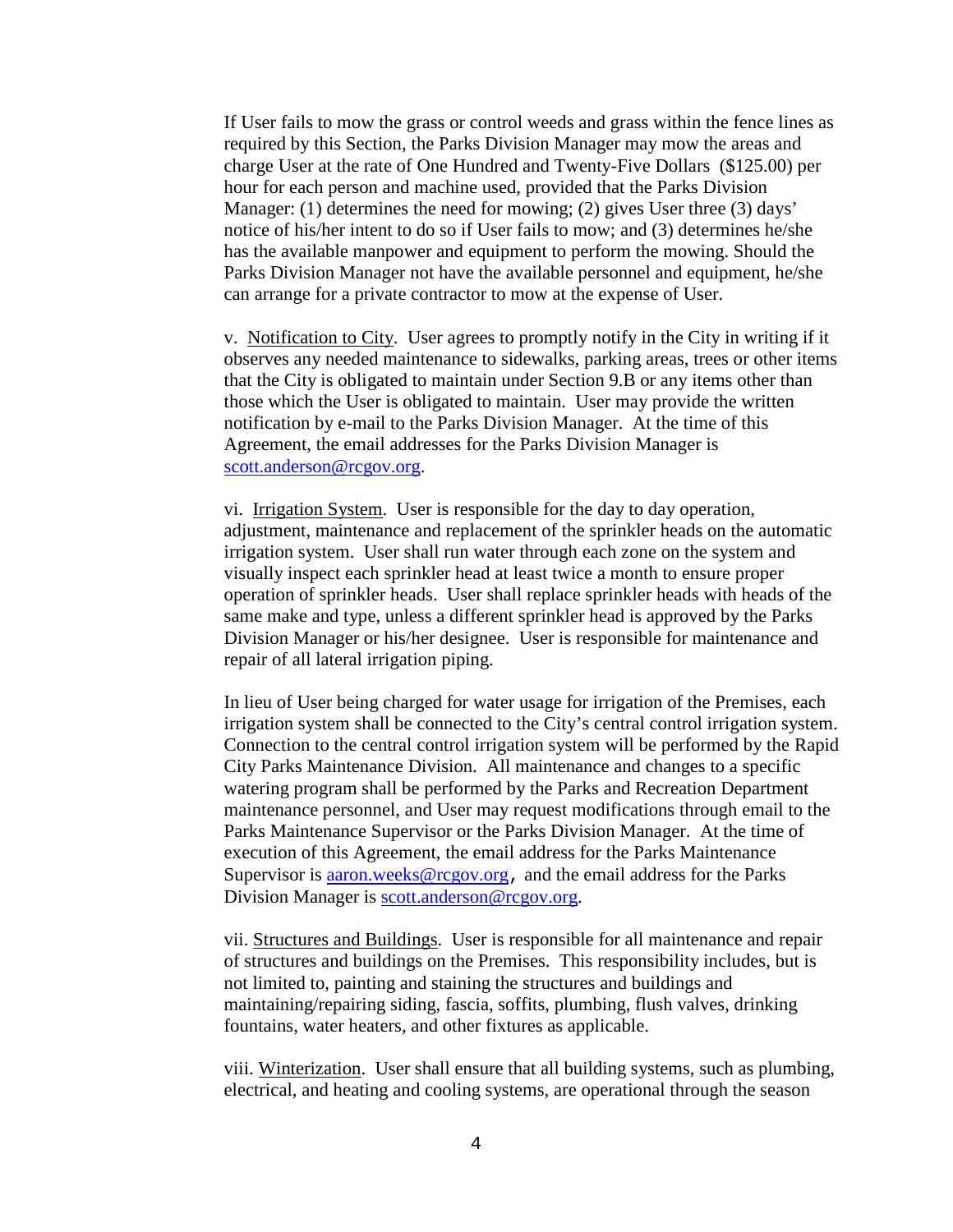ensure proper winterization at the end of the season. User shall ensure that all irrigation zones are operational with no leaks in piping or sprinkler heads, to ensure proper winterization. User shall report any modifications to the building systems or sprinkler system zones to the Parks Division Manager prior to the end of the season to ensure proper operation and winterization.

#### 9.B. City Responsibilities.

i. Maintenance of field(s). During the off season, the City will maintain the  $field(s)$ .

ii. Trash and Recycling. The City will provide 300 gallon trash and recycling receptacles for use at the Premises and will remove trash and recycling on a regular schedule.

iii. Unique or Unusual Maintenance. The City, at its own expense, agrees to provide unique or unusual maintenance and routine maintenance to the infrastructure, including but not limited to, repair of broken water mains, sewer infrastructure, storm sewer infrastructure and all repairs and surface maintenance of parking lots.

iv. Irrigation. The City shall provide water to the Premises for the purpose of irrigating the Premises. The City specifically reserves the right to restrict water usage under this Agreement if water restrictions are placed on other water users within the City. Prior to the start of the season, the City will provide charge up and run through the automatic irrigation systems to check for proper operation. The City will provide User with a radio for remote operation of the irrigation system, which User shall use for the day- to-day maintenance, repair, and monitoring of the irrigation system. If the radio is lost, stolen, broken, or is rendered unusable, User shall pay \$1500 for the replacement radio. The City is responsible for the maintenance and repair of the following irrigation elements, to the extent applicable: curb stops, backflow prevention devices, backflow enclosures, main line pipings, electric control valves, and controllers. User shall notify Parks Maintenance Supervisor by email if any of these irrigation elements are malfunctioning or broken.

v. Winterization. On or about October 1st of each year, the City shall winterize the irrigation systems and the buildings/structures on the Premises. An employee from the Parks and Recreation Department shall contact User to schedule a mutually agreeable winterization date. User shall provide the Parks and Recreation Department with an accurate list of contacts prior to September 15 to ensure the City's efficient access to the Premises and its facilities. User shall have all systems in working order on the winterization date to ensure proper winterization.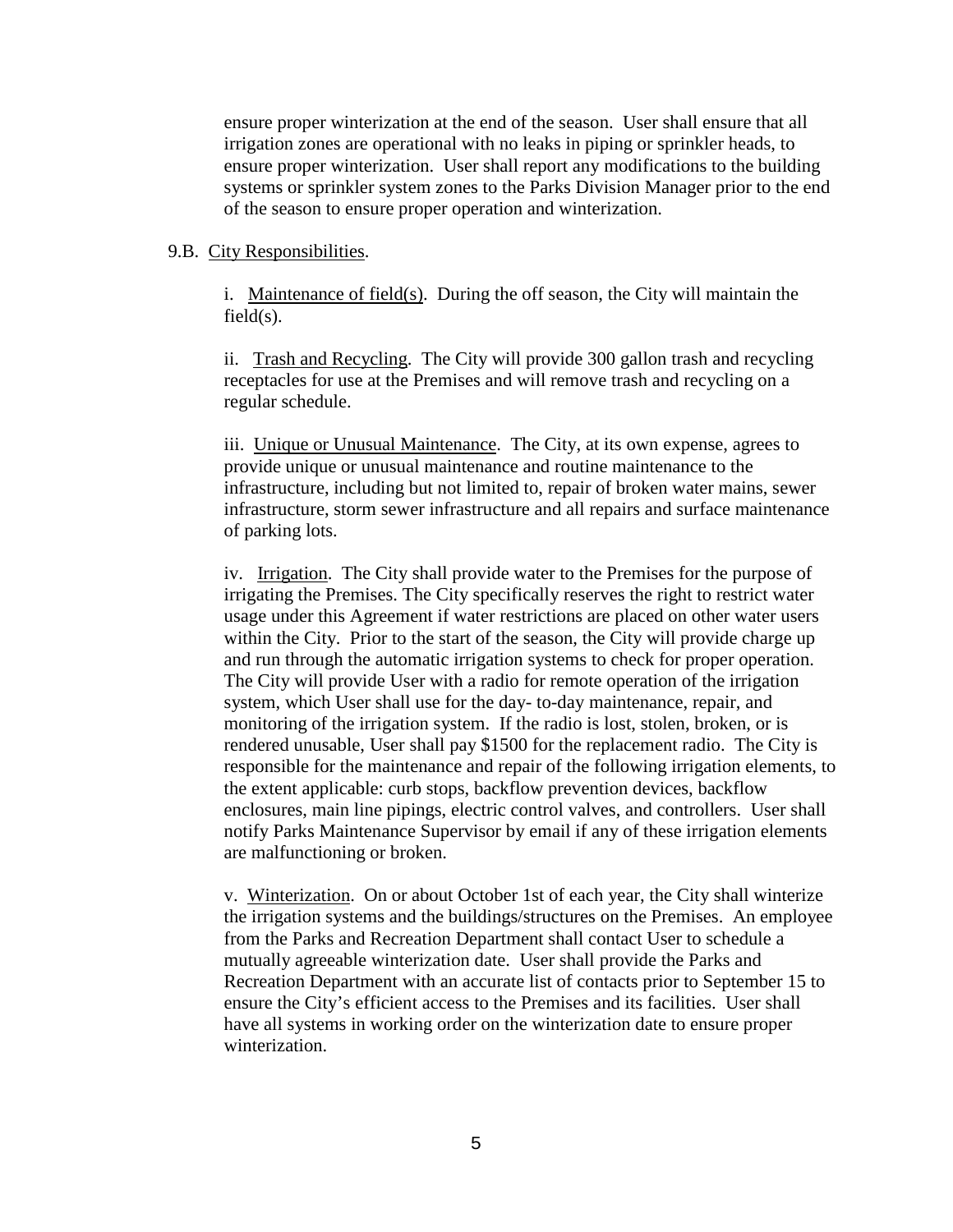vi. Trees. City will provide maintenance to all trees on Premises, including hazardous tree removal, broken limb removal and corrective pruning. No tree shall be planted or removed without prior approval from the Parks Division.

10. Changes to the Premises. No construction or installation of any improvements to the Premises shall occur until the Director of Parks and Recreation or his/her designee has given written approval to the proposed construction. User shall promptly notify the Director of its intentions to construct or install any improvements upon the Premises, and User agrees that it will not perform any such construction unless and until it receives written approval from the Director. Under no circumstances may User construct an enclosed structure on the Premises that prevents part or all of the Premises from use for outdoor public recreation. With prior written approval of the plans by the Director of Parks and Recreation or his/her designee, User may construct accessory and customarily incidental improvements to the Premises. Any construction or installation of any improvements shall be in conformity with the municipal codes of the City, including any constructi8on within the floodplain or floodway. The parties agree that any permanent improvements or fixtures constructed by User on the Premises are the property of the City.

11. Land and Water Conservation Fund. The parties agree that the Premises are to be operated and maintained for public outdoor recreation purposes, in compliance with applicable provisions of the Land and Water Conservation Fund acts, regulations, and guidelines. The City shall place signs on the Premises that indicate that it was improved through the Land and Water Conservation Act and that the area is publicly owned and operated as a public outdoor recreation facility. User agrees to include the same language identifying the area as publicly owned and operated as a public outdoor recreation facility in all signage, literature, and advertising. Inclusion of this language on all signage, literature, and advertising is intended to eliminate the perception the area is private.

12. Fees Charged to the Public. User agrees that all fees charged by User to the public for entrance, use, or access to the Premises shall be competitive with fees charged by similar private facilities. The City shall have the right to request information related to fees charged by User to the public for access or use of the facilities and to request information from User that support the competitiveness of any such fees with similar private facilities. Upon receipt of such a request, User shall timely provide the requested information. If the City determines that the fees are not in compliance with this Section and/or the requirements of the LCWF guidelines, then User shall adjust its fees in accordance with the City's direction.

13. Non-Discrimination. The parties agree that User shall comply with all civil rights and accessibility legislation, including Title VI of the Civil Rights Act of 1984, Section 504 of the Rehabilitation Act, and the Americans with Disabilities Act, and User shall not on the grounds of race, color, sex, creed, religion, ancestry, national origin or disability discriminate or permit discrimination against any person or group of persons in any manner prohibited by local, state, or federal laws. By signing this Agreement, User certifies that it complies, and will continue to comply, with this nondiscrimination requirement.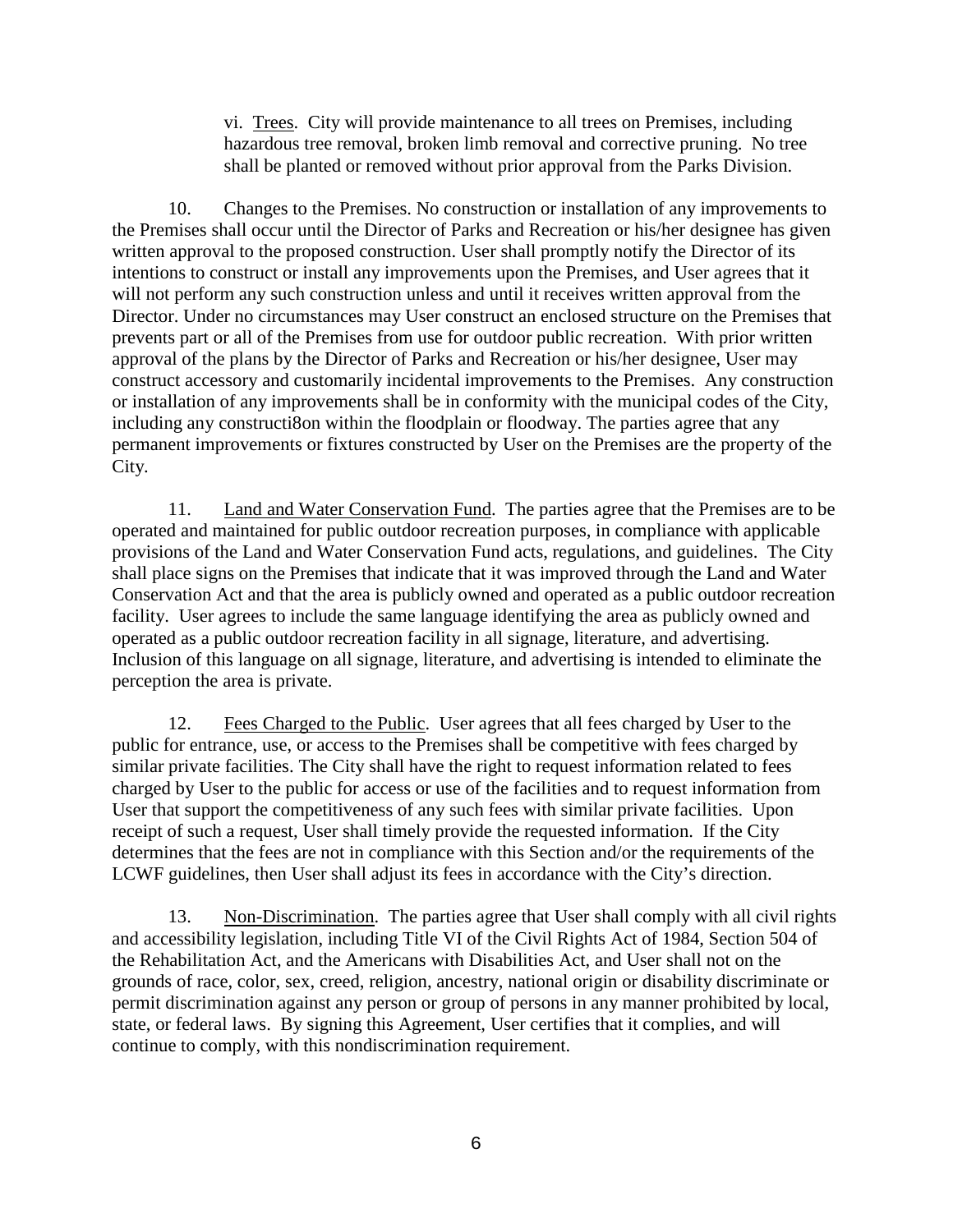The parties agree that signs posted in visible public areas on the Premises will indicate that use of the Premises complies with these nondiscrimination requirements. The parties agree that any statements in literature, advertising, and public information by User or the City about the Premises will state compliance with these nondiscrimination requirements.

14. Assignment. This Agreement shall not be assigned by User except on written consent and approval of the City. The fee(s) or payment(s) charged by User for any assignment shall be limited in value to the cost to User for utilities and maintenance, as applicable, of the Premises.

Requests for City approval of an assignment this Agreement shall be submitted to the Director of Parks and Recreation no less than sixty (60) days before the assignment is intended to be effective. All such requests for approval shall include a copy of the proposed assignment and all relevant information, including any payment made as part of the proposed assignment. The City reserves the right to withhold consent for any such assignment or sublease, or to negotiate further with Lessee and with intended assignee with regard to rights the Premises, or to enter into a separate agreement with assignee and/or User with regard to the intended assignment of all or a portion of the Premises.

15. Expense. The City shall assume no expenses as a result of this Agreement or any of the operations of User except for those expenses generated as a result of the City's own use as referenced above. User agrees to pay its own administration expenses, including but not limited to, lights and electricity, grounds crew, office supplies, miscellaneous equipment, and secretarial fees. User agrees that the electric utilities will be metered in the name of and billed directly to User and that all expenses incurred by it shall be paid within thirty (30) days of due date.

Unless otherwise agreed to by the City, User agrees to provide all funds and resources for use and maintenance of the Premises discussed in this Agreement. All costs expected and unexpected will be paid by User unless other arrangements are made with the City. If User makes any improvements to the Premises that are paid for with public funds, User shall comply with applicable bid laws.

16. Termination of Agreement. City reserves the right to periodically review the performance of User to evaluate compliance with the terms of this Agreement. Either party may terminate the Agreement for breach of this Agreement upon thirty (30) days written notice to the breaching party. If the breaching party does not cure the breach prior to the date of termination, then the other party may terminate the Agreement. If the breaching party attempts to diligently cure the breach, to the extent such breach cannot be reasonably cured within thirty (30) days, the other party may grant additional time to cure as it deems appropriate, but is under no obligation to do so.

If User shall dissolve, become insolvent or otherwise unable to fulfill the terms of this Agreement, or abandon the use of the Premises, this Agreement shall terminate and User shall have no further rights hereunder. Discontinuation of use of all or part of the Premises for maintenance, repair or rehabilitation purposes of the grounds shall not be deemed as abandonment. If User changes the character of its operation significantly from that of a non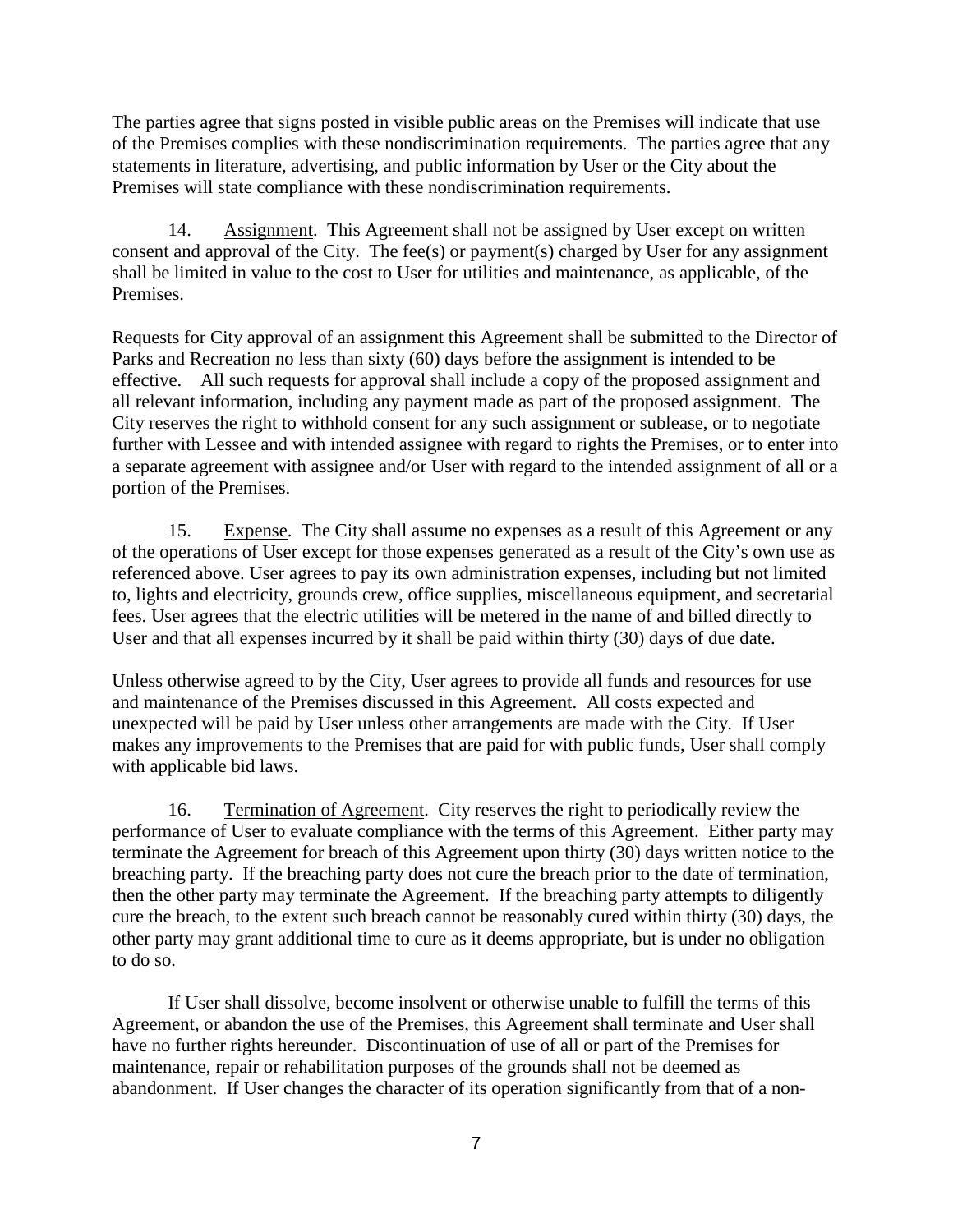profit corporation, then this Agreement shall terminate and User shall have no further rights hereunder.

17. Liability. User agrees that the City shall be held harmless from any and all liability arising from any operation or use under this Agreement of the described Premises by User or its agents or employees or any other person using the Premises. User further agrees to indemnify and defend the City against any and all claims arising from the operation or use under this Agreement of the described Premises by it and its agents, employees, assignees, invitees or any other person using the Premises. The parties agree that User may enter into separate agreements with other users of the Premises to hold harmless User and its directors, members, employees, and agents from claims arising from the use of others as discussed in this Agreement.

User agrees to purchase and maintain bodily injury and property damage insurance for each occurrence of injury or damage in the minimum amount of One Million Dollars (\$1,000,000) for each occurrence of injury or damage and an aggregate limit of not less than Two Million Dollars (\$2,000,000). The City shall be named an additional insured in said policy or policies and the User shall furnish to the City evidence of insurance by a certificate of insurance of required coverage. The parties agree that the City may adjust these insurance requirements on an annual basis and will provide written notice to User of any additional requirements for insurance required by this Section.

18. Public Accounting. User agrees to provide the Director of Parks and Recreation with a public accounting of its financial transactions no later than sixty (60) days after the close of its operating year. Such accounting shall be in the form of a report of income and expenses and a balance sheet of User's assets and liabilities. Such accounting shall be made available for public inspection at the City Finance Office.

19. Concession, Advertising, and Naming Rights. User shall have the right to operate concessions for the sale of beverages, food, programs, and other items usually sold in the public parks. User shall have the right to sell advertising space on the inside of the Premises boundaries, and all revenue derived from concessions and advertising shall belong to User. User also agrees to be responsible for cleaning and maintaining the concession area, including restrooms.

User shall have the right to sell advertising space on the inside of the Premises boundaries (to face inward towards the Premises), and all revenue derived from advertising shall belong to User. User agrees to maintain and repair any physical advertising on the inside of the Premises. User agrees to reimburse the City for any costs associated with removing such advertising if it is in a state of disrepair, if this Agreement has been terminated for any reason, or if the Agreement term has ended and the Agreement is not renewed.

20. City Authority. All matters pertaining to the terms of this Agreement shall be subject to the powers of the City Council and its designated authorized agents consistent with the laws of the State of South Dakota. The City Council appoints and delegates the Director of Parks and Recreation as the primary contact point for the City with User in administering and fulfilling the terms of this Agreement.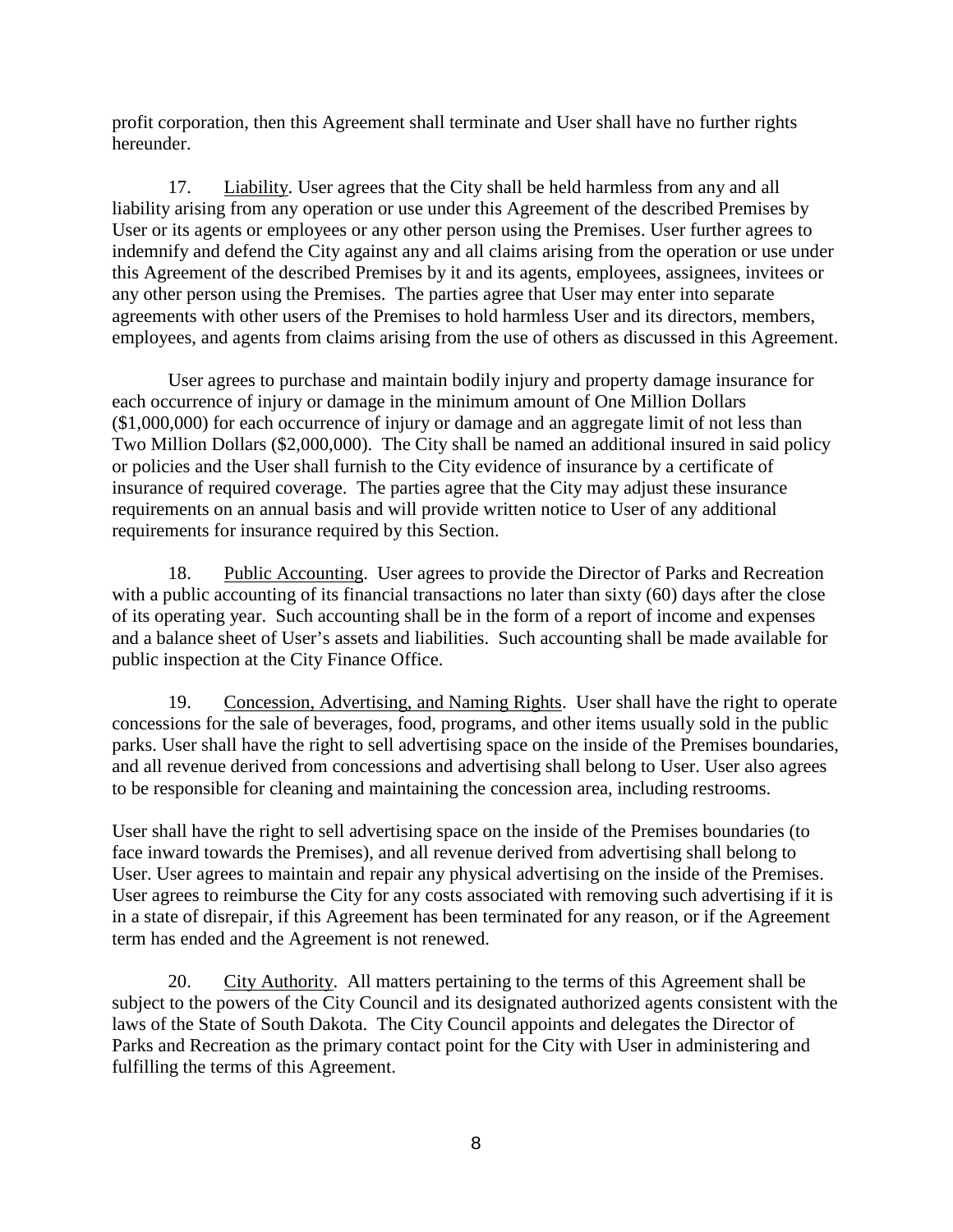21. Relationship between the Parties. This Agreement does not create any employee/employer relationship between the City of Rapid City and User, its agents or employees. Nothing contained in this Agreement is intended to create a partnership or joint venture between User and the City, and no agent of User shall be the agent of the City. User covenants that it will not take any action in the name of, or by holding itself out as the agent of, the City of Rapid City.

22. Integration. The parties agree that this Agreement, along with any attachments, constitutes the entire understanding between the parties and supersedes all prior negotiations, agreements, and understandings, whether oral or written.

23. Savings Clause. Should any of portions of this Agreement be declared void, the remainder of the Agreement shall remain in full force and effect.

24. Choice of Law. This Agreement shall be governed by the laws of the State of South Dakota and any action to enforce the terms of this Agreement shall be venued in the  $7<sup>th</sup>$ Judicial Circuit, Pennington County, South Dakota.

25. Waivers. The failure by one party to require performance of any provision of this Agreement shall not affect that party's right to require performance at any time thereafter, nor shall a waiver of any breach or default of this Agreement constitute a waiver of any subsequent breach or default or a waiver of the provision itself.

26. Amendments. This Agreement may only be amended by a written document duly executed by both parties.

27. Headings. The headings and numbering of the different sections of this Agreement are inserted for convenience only and are not to control or affect the meaning, construction or effect of any provision.

Dated this day of 2019.

CITY OF RAPID CITY

Steve Allender, Mayor

ATTEST:

Finance Officer (SEAL)

\_\_\_\_\_\_\_\_\_\_\_\_\_\_\_\_\_\_\_\_\_\_\_\_\_\_\_\_\_\_\_\_\_\_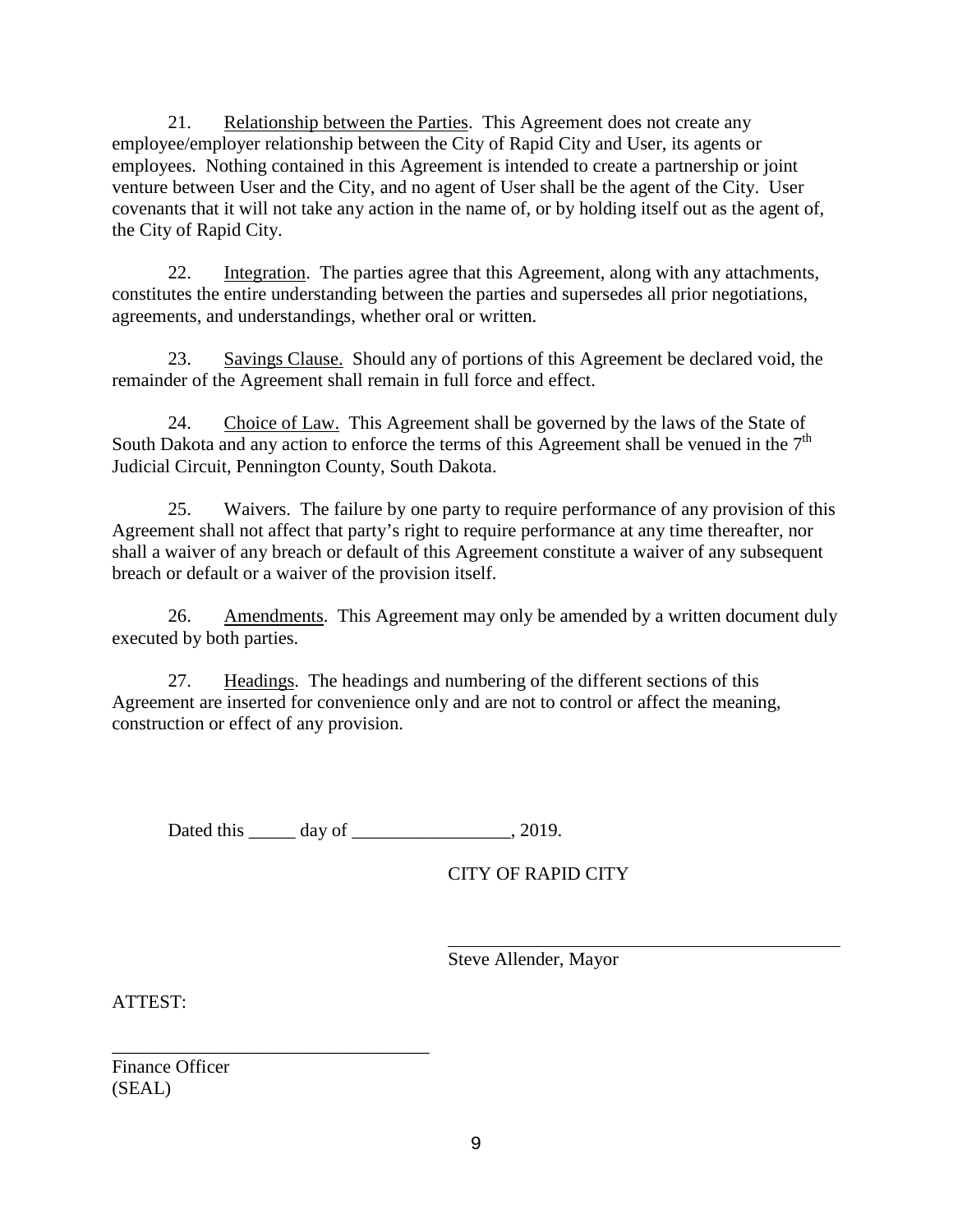State of South Dakota ) ss. County of Pennington )

On this the \_\_\_\_\_ day of \_\_\_\_\_\_\_, 2019, before me, the undersigned officer, personally appeared Steve Allender and Pauline Sumption, who acknowledged themselves to be the Mayor and Finance Officer, respectively, of the City of Rapid City, a municipal corporation, and that they as such Mayor and Finance Officer, being authorized so to do, executed the foregoing instrument for the purposes therein contained by signing the name of the City of Rapid City by themselves as Mayor and Finance Officer.

IN WITNESS WHEREOF, I hereunto set my hand and official seal.

Notary Public, South Dakota My Commission Expires:

\_\_\_\_\_\_\_\_\_\_\_\_\_\_\_\_\_\_\_\_\_\_\_\_\_\_\_\_\_\_

(SEAL)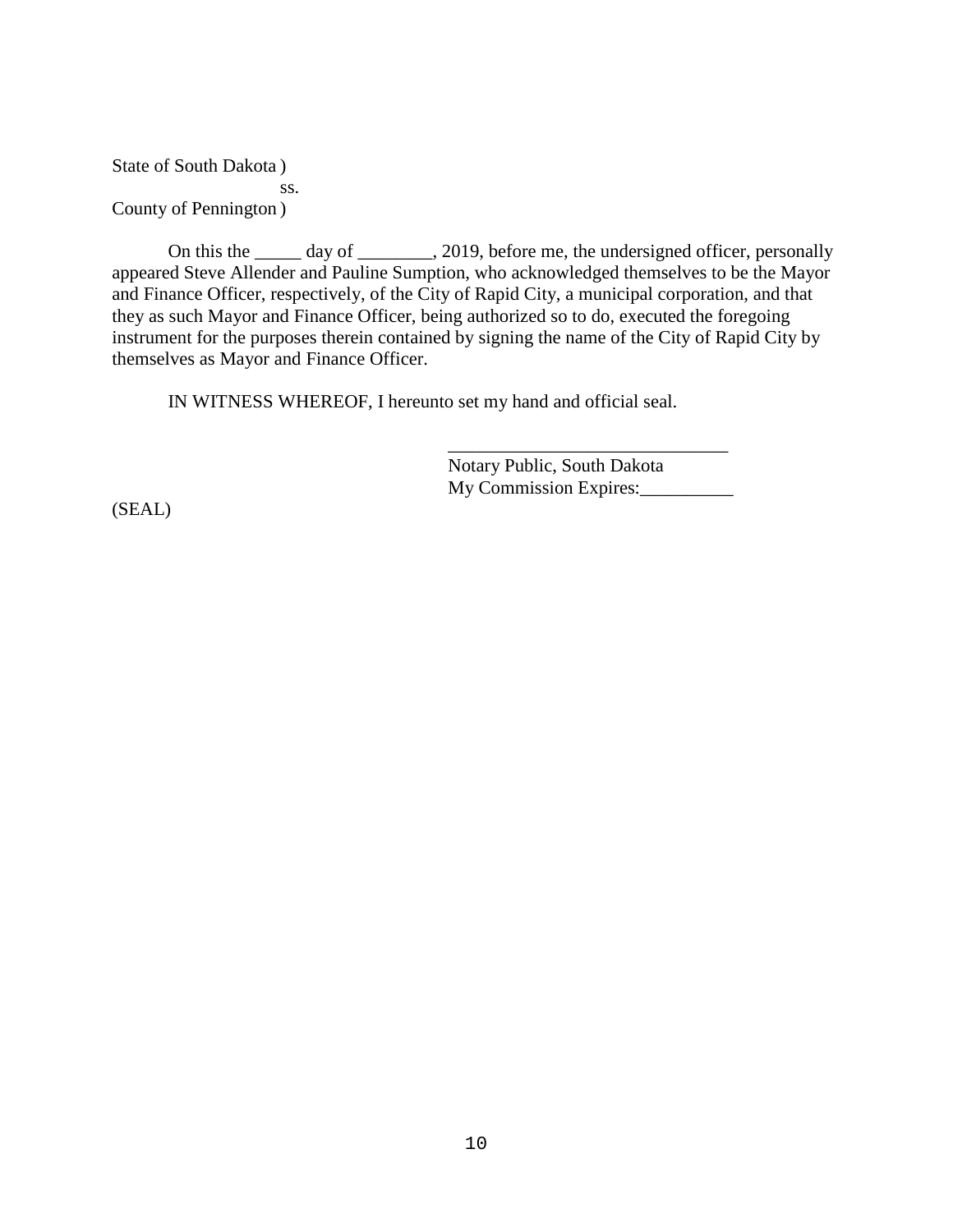Dated this \_\_\_\_\_ day of \_\_\_\_\_\_\_\_\_\_\_\_\_\_\_\_, 2019.

# TIMBERLINE LITTLE LEAGUE

| . . |  |
|-----|--|
| . . |  |

State of South Dakota )

ss. County of Pennington )

| On this the                                                                           | day of | , 2019, before me, the undersigned officer, personally |
|---------------------------------------------------------------------------------------|--------|--------------------------------------------------------|
| appeared _                                                                            |        | who acknowledged himself/herself to be the             |
| ΩŤ                                                                                    |        | ., and that he/she, as such                            |
| being authorized so to do, executed the foregoing instrument for the purposes therein |        |                                                        |
| contained by signing the name of                                                      |        | by himself/herself as                                  |
|                                                                                       |        |                                                        |

IN WITNESS WHEREOF, I hereunto set my hand and official seal.

Notary Public, South Dakota My Commission Expires: \_\_\_\_\_\_\_ \_

(SEAL)